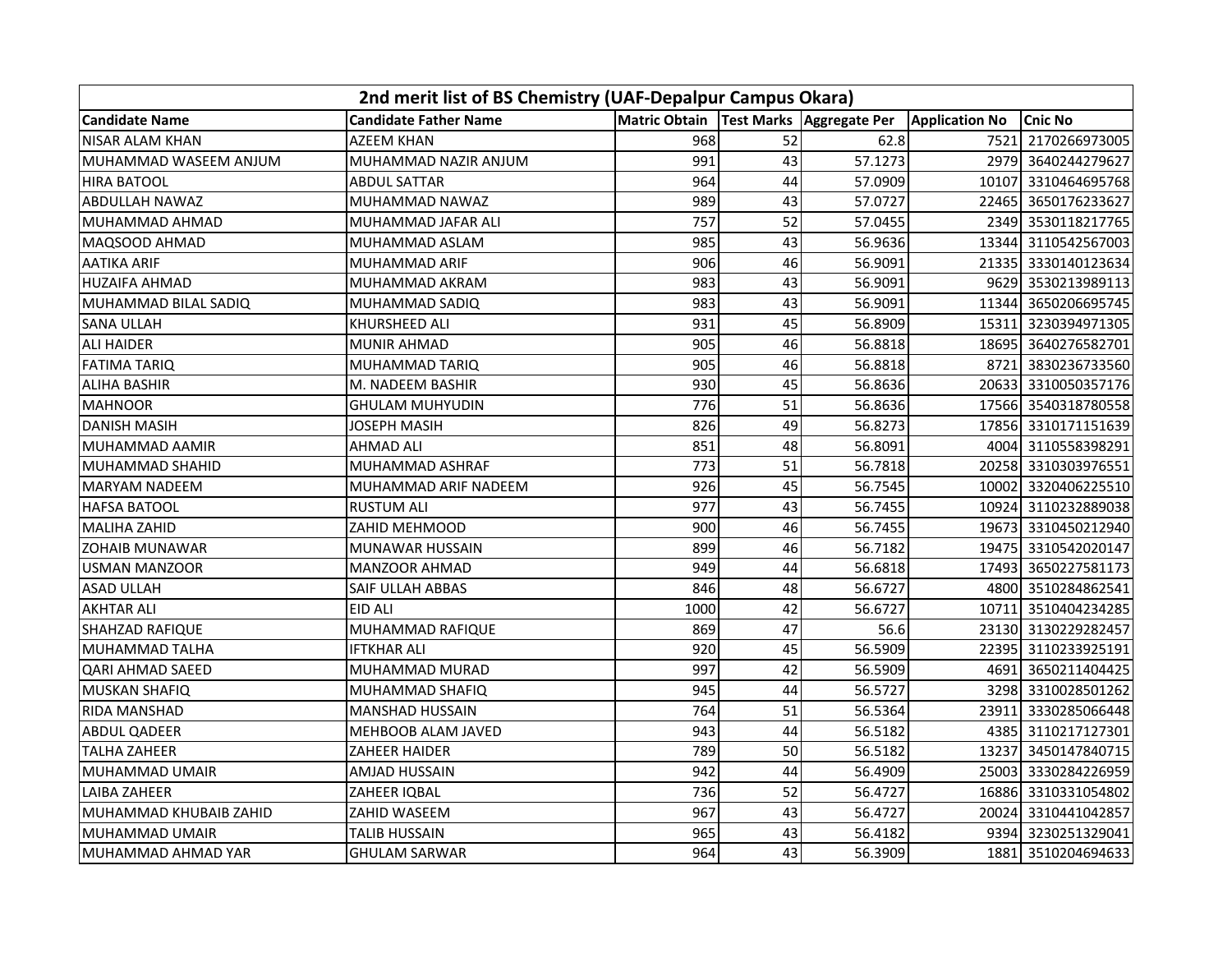| MUHAMMAD WASAM ASIF     | <b>ASIF SALEEM</b>                 | 912  | 45 | 56.3727 |       | 13464 3320404143873 |
|-------------------------|------------------------------------|------|----|---------|-------|---------------------|
| MUHAMMAD AHMAD SHAHZAD  | <b>GHULAM MUSTAFA</b>              | 912  | 45 | 56.3727 |       | 24984 3650256812745 |
| <b>ZAIGHAM ABBAS</b>    | <b>GHULAM MEHDI MUNTAZIR ABBAS</b> | 937  | 44 | 56.3545 |       | 26010 3320405534347 |
| <b>FATIMA ASLAM</b>     | MUHAMMAD ASLAM                     | 833  | 48 | 56.3182 |       | 11660 3310031233212 |
| <b>MUHAMMAD RASHID</b>  | MUHAMMAD ASIF                      | 884  | 46 | 56.3091 |       | 4098 3330381110371  |
| IQRA GHULAM RASOOL      | <b>GHULAM RASOOL</b>               | 1038 | 40 | 56.3091 |       | 4963 3640237297694  |
| MUHAMMAD TAYYAB HUSSAIN | MUHAMMAD HUSSAIN ABID              | 806  | 49 | 56.2818 |       | 24275 3110174145491 |
| <b>ABID ALI</b>         | YASIN                              | 908  | 45 | 56.2636 |       | 9164 3510216927321  |
| NIMRA SABEEL AHMAD      | RANA SABEEL AHMAD                  | 907  | 45 | 56.2364 |       | 13014 3301478832262 |
| <b>SHAHAB SULTAN</b>    | MUHAMMAD SULTAN                    | 841  | 46 | 56.2286 |       | 3981 3530327569355  |
| <b>SAJID ALI HASRAT</b> | <b>ZULIFQAR ALI</b>                | 1035 | 40 | 56.2273 |       | 13262 3530148651187 |
| <b>WAJEEHA BATOOL</b>   | MUHAMMAD NAWAZ AHMED               | 778  | 50 | 56.2182 |       | 14784 3310044193518 |
| <b>KHIZRA FATIMA</b>    | MUHAMMAD AKBAR KHAN                | 932  | 44 | 56.2182 |       | 16288 3310354261830 |
| <b>ESHA ALTAF</b>       | <b>ALTAF HUSSAIN</b>               | 932  | 44 | 56.2182 |       | 10789 3640281674492 |
| MUHAMMAD UMAR           | <b>MUHAMMAD ASHRAF</b>             | 726  | 52 | 56.2    |       | 9618 3530259138487  |
| MUHAMMAD DAWOOD AKHTAR  | MUHAMMAD AKHTAR                    | 854  | 47 | 56.1909 |       | 1316 3110241079045  |
| <b>SOHAIB KHALID</b>    | <b>MUHAMMAD KHALID</b>             | 801  | 49 | 56.1455 |       | 7855 3110223716189  |
| MUHAMMAD AMIN           | <b>ASGHAR ALI</b>                  | 903  | 45 | 56.1273 |       | 26478 3310435890557 |
| <b>RUBAB RASHEED</b>    | <b>ABDUL RASHEED</b>               | 877  | 46 | 56.1182 |       | 12255 3310273547460 |
| <b>ADEELA NAIZ</b>      | <b>NAIZ AHMED</b>                  | 978  | 42 | 56.0727 |       | 21730 3110257281214 |
| <b>ZULQARNAIN</b>       | MUHAMMAD HASHIM                    | 900  | 45 | 56.0455 |       | 11033 3610255218627 |
| ABU BAKAR ABBAS         | MUHAMMAD ABBAS                     | 922  | 44 | 55.9455 |       | 6782 3110278352897  |
| <b>MUAZAM ALI</b>       | <b>BARKAT ALI</b>                  | 973  | 42 | 55.9364 | 23087 | 3530216139889       |
| ASIM SHAHEEN            | MUHAMMAD RAMZAN                    | 741  | 51 | 55.9091 |       | 22603 3110545966815 |
| <b>RIMSHA YOUSAF</b>    | MUHAMMAD YOUSAF                    | 817  | 48 | 55.8818 |       | 7052 3540405653158  |
| AIMEN ASFHAQ            | MUHAMMAD ASHFAQ                    | 841  | 47 | 55.8364 |       | 14309 3310571967948 |
| <b>NADIR SHABAN</b>     | <b>MUNIR AHMAD</b>                 | 866  | 46 | 55.8182 |       | 21469 3530177375553 |
| <b>AHTASHAM ALI</b>     | ASHIQ ALI                          | 917  | 44 | 55.8091 |       | 16135 3610354839793 |
| <b>HASNAIN JAVAID</b>   | MUHAMMAD JAVAID                    | 916  | 44 | 55.7818 |       | 11570 3110320074027 |
| <b>ALEESHA BILAL</b>    | <b>MUHAMMAD BILAL</b>              | 967  | 42 | 55.7727 |       | 23901 3110229782288 |
| <b>FARHAT MAQSOOD</b>   | MAQSOOD AHMAD                      | 967  | 42 | 55.7727 |       | 22494 3110242217152 |
| IFARHAN HABIB           | MUHAMMAD HABIB                     | 967  | 42 | 55.7727 |       | 3663 3310308869883  |
| <b>SADIA KANWAL</b>     | MUHAMMAD YAR                       | 864  | 46 | 55.7636 |       | 8894 3120306270444  |
| <b>HASSAN RAZA</b>      | AMJAD ALI                          | 992  | 41 | 55.7545 |       | 16335 3460404856655 |
| <b>ZARA SHAKEEL</b>     | <b>SHAKEEL PERVAIZ</b>             | 915  | 44 | 55.7545 |       | 21552 3650195146696 |
| <b>PAKEEZA TANVEER</b>  | TANVEER SARWAR                     | 709  | 52 | 55.7364 |       | 2627 3310276135220  |
| <b>FIZA SABIR</b>       | MUHAMMAD SABIR                     | 965  | 42 | 55.7182 |       | 26766 3740518625092 |
| <b>BISMA FATIMA</b>     | MUHAMMAD RAFI QAMAR                | 939  | 43 | 55.7091 |       | 20737 3110299005040 |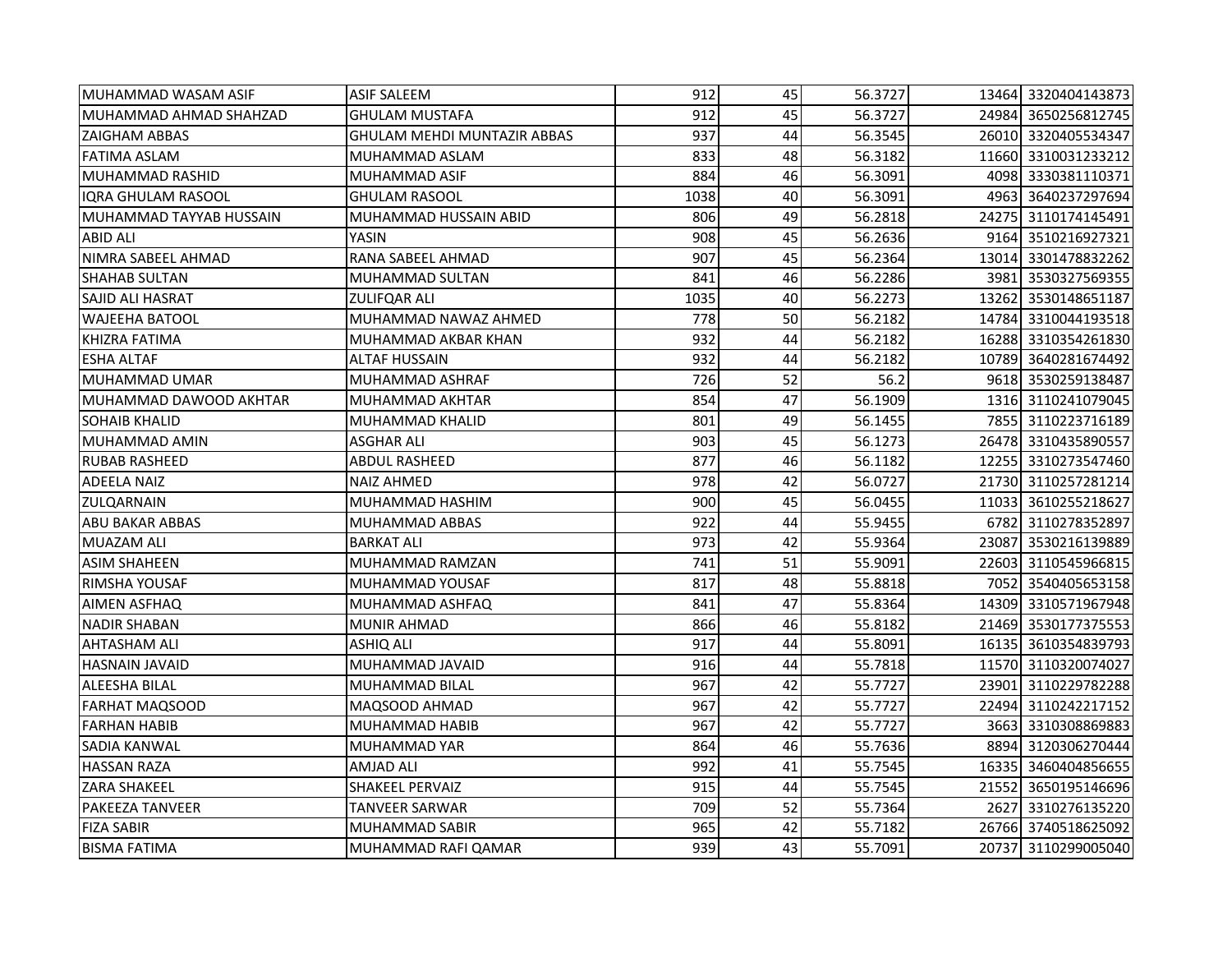| <b>HAIDER ALI SHAH</b> | <b>ASIF HUSSAIN</b>        | 862  | 46 | 55.7091 |       | 8623 3640125695737  |
|------------------------|----------------------------|------|----|---------|-------|---------------------|
| <b>MARIYAM NOREEN</b>  | MUHAMMAD SABIR             | 913  | 44 | 55.7    |       | 15659 3310006721801 |
| MUHAMMAD HAMZA         | TAJ DIN                    | 836  | 47 | 55.7    |       | 18007 3530243651297 |
| MUHAMMAD UKASHA        | MUHAMMAD AZAM              | 836  | 47 | 55.7    |       | 24621 3740547229381 |
| <b>ZAHEER ABBAS</b>    | MUHAMMAD RIAZ              | 989  | 41 | 55.6727 |       | 10256 3320504081191 |
| <b>JAVAIRIA ILYAS</b>  | MUHAMMAD ILYAS             | 886  | 45 | 55.6636 |       | 2360 3450292005218  |
| <b>MARYAM MUSTAFA</b>  | <b>GHULAM MUSTAFA ASIF</b> | 937  | 43 | 55.6545 |       | 18671 3640274487172 |
| KHADIJA ZAHRA          | <b>NAEEM IQBAL</b>         | 936  | 43 | 55.6273 |       | 3313 3320249530714  |
| <b>JAWAD ALI</b>       | TAHIR ABBAS                | 936  | 43 | 55.6273 |       | 13744 3320406291015 |
| MUHAMMAD HUZAIFA       | MUHAMMAD HAMID IQBAL       | 807  | 48 | 55.6091 |       | 15723 3110240208687 |
| <b>FATIMA NOREEN</b>   | <b>GHULAM MURTAZA</b>      | 884  | 45 | 55.6091 |       | 14209 3310158520034 |
| <b>HASSAN ALI</b>      | <b>ALLAH YAR</b>           | 986  | 41 | 55.5909 | 22097 | 3530265237635       |
| <b>MUBASHAR ALI</b>    | MUHAMMAD MUSHTAQ           | 1037 | 39 | 55.5818 |       | 26660 3510363207875 |
| <b>ROMEEHA SARWAR</b>  | MUHAMMAD SARWAR            | 651  | 54 | 55.5545 | 16902 | 3310092446768       |
| MUHAMMAD SHAHBAZ ZAFAR | MUHAMMAD ZAFAR IQBAL       | 933  | 43 | 55.5455 |       | 17489 3640131625399 |
| MUHAMMAD HASSNAT       | CH MUHAMMAD LATEEF         | 855  | 46 | 55.5182 |       | 2250 3530164564423  |
| <b>RIDA ANAM</b>       | SHAHBAZ AHMAD TARAR        | 803  | 48 | 55.5    |       | 18699 3540326167452 |
| SAIQA TAHIR            | TAHIR AKBAR                | 931  | 43 | 55.4909 |       | 6108 3310249546212  |
| MUHAMMAD MOEEZ         | MUHAMMAD ARSHAD            | 700  | 52 | 55.4909 |       | 24325 3650249411417 |
| MUHAMMAD NOUMAN KHALID | <b>MUHAMMAD KHALID</b>     | 982  | 41 | 55.4818 |       | 8289 3650128872819  |
| MUHAMMAD ARSLAN        | MUHAMMAD ASLAM             | 930  | 43 | 55.4636 |       | 20285 3230423304985 |
| MUHAMMAD ALI ZAKI      | ABDUL SATTAR               | 930  | 43 | 55.4636 |       | 18704 3330377057619 |
| HIRA BATOOL            | ABDUL GHAFOOR              | 876  | 45 | 55.3909 |       | 26418 3530378139492 |
| ABDUL REHMAN MUNEER    | MUNEER AHMAD               | 850  | 46 | 55.3818 |       | 18927 3110454078599 |
| MUHAMMAD FAIZAN UL HAQ | ANWAR UL HAQ               | 901  | 44 | 55.3727 |       | 3534 3310048169889  |
| MUHAMMAD SAYYAM SAFDAR | SAFDAR ABBAS RAHAT         | 977  | 41 | 55.3455 |       | 13888 3310249890151 |
| ALEEHA SHAFIQUE        | MUHAMMAD SHAFIQUE          | 925  | 43 | 55.3273 |       | 24392 3310219920212 |
| <b>HASHIM ALI</b>      | <b>ABBAS ALI</b>           | 925  | 43 | 55.3273 | 25987 | 3650283111549       |
| <b>MARYAM TARIQ</b>    | TARIQ MEHMOOD              | 899  | 44 | 55.3182 | 17491 | 3540418096980       |
| <b>SAQLAIN ABBAS</b>   | <b>LIAQAT ALI</b>          | 1000 | 40 | 55.2727 | 5277  | 3610109760089       |
| MUHAMMAD UZAIR         | ABDUL REHMAN               | 897  | 44 | 55.2636 | 683   | 3330122666861       |
| M ADEEL                | M AKBAR                    | 897  | 44 | 55.2636 | 22824 | 3610319700853       |
| <b>HASSAN ABDULLAH</b> | <b>ABDUL RAZZAQ</b>        | 948  | 42 | 55.2545 |       | 15274 3220329827341 |
| <b>MAHAM FATIMA</b>    | MUHAMMAD IKRAM SARFRAZ     | 663  | 53 | 55.1818 |       | 10132 3310460502476 |
| <b>ALI IRSHAD</b>      | MUHAMMAD IRSHAD            | 894  | 44 | 55.1818 |       | 26501 3450210970467 |
| <b>ALI AKBAR</b>       | <b>ABDUL KHALIQ</b>        | 892  | 44 | 55.1273 |       | 22391 3640201023251 |
| <b>MARYAM IQBAL</b>    | MUHAMMAD IQBAL             | 968  | 41 | 55.1    |       | 18895 3610316662150 |
| <b>AREEBA HAROON</b>   | <b>HAROON</b>              | 839  | 46 | 55.0818 |       | 14305 3330367416068 |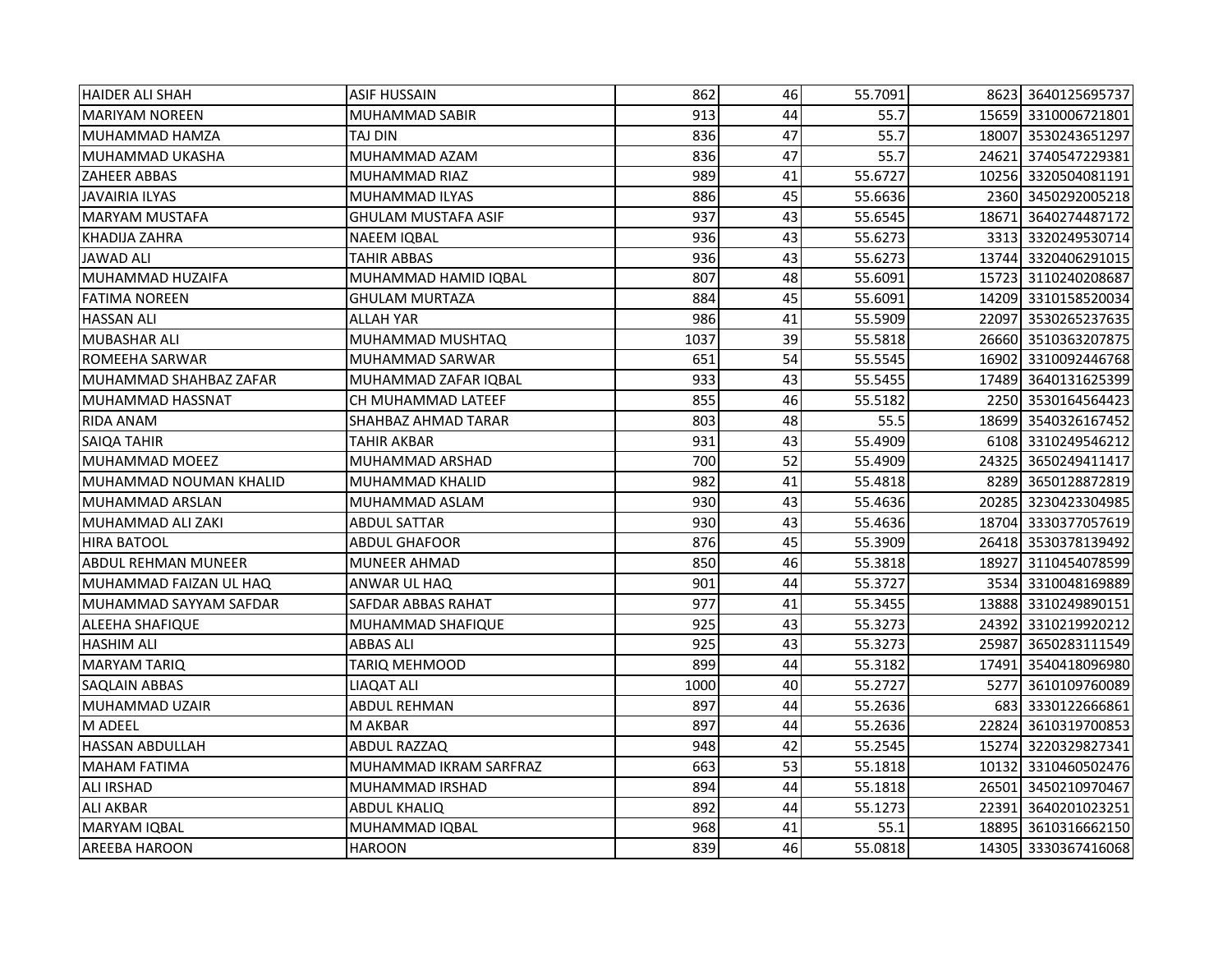| <b>ALIABBAS</b>             | <b>JAVED IQBAL</b>          | 941  | 42 | 55.0636 |       | 22127 3530294126151 |
|-----------------------------|-----------------------------|------|----|---------|-------|---------------------|
| <b>HIRA ASHFAQ</b>          | ASHFAQ MAJEED               | 915  | 43 | 55.0545 |       | 5483 3330124963882  |
| <b>SAMIULLAH ARSHAD</b>     | MUHAMMAD ARSHAD             | 873  | 43 | 55.0429 |       | 21865 3530382433629 |
| <b>AMMARA YASMEEN</b>       | <b>MUHAMMAD NIAZ</b>        | 760  | 49 | 55.0273 |       | 16753 3310341308074 |
| MUHAMMAD AMMAR              | <b>INAAM ELAHE</b>          | 1016 | 39 | 55.0091 | 12907 | 3320264869661       |
| <b>NOOR FATIMA</b>          | ZAHEER AHMAD                | 912  | 43 | 54.9727 |       | 14389 3310031097110 |
| <b>SALMAN SAJID</b>         | MUHAMMAD AKRAM SAJID        | 886  | 44 | 54.9636 |       | 19047 3530293614119 |
| <b>KHADIJA ALI</b>          | <b>NASIR IQBAL</b>          | 988  | 40 | 54.9455 |       | 22116 3310213670528 |
| <b>IQRA MANSHA</b>          | MUHAMMAD MANSHA             | 911  | 43 | 54.9455 |       | 26424 3530347939754 |
| <b>ANAS ABDULLAH</b>        | MUHAMMAD AMIN               | 911  | 43 | 54.9455 | 16527 | 3650274696339       |
| <b>FAREEDA NAZ</b>          | LIAQAT ALI                  | 960  | 41 | 54.8818 |       | 26794 3310364696390 |
| <b>IRAM SHAHZADI</b>        | SHOUKAT ALI                 | 960  | 41 | 54.8818 | 5423  | 3660185253366       |
| MUHAMMAD NASIH UL AMIN SHAH | ZARMEEN SHAH                | 883  | 44 | 54.8818 |       | 5324 3830140475933  |
| <b>SAGHEER AHMAD</b>        | ZAHEER AHMAD                | 958  | 41 | 54.8273 |       | 25238 3530151660735 |
| MUHAMMAD ZEESHAN            | MUHAMMAD SHAFI              | 958  | 41 | 54.8273 | 26024 | 3610383650073       |
| M SAQIB CHAND               | M ISHAQ                     | 758  | 48 | 54.8182 |       | 12990 3330404353879 |
| <b>SABEEN FIAZ</b>          | <b>FIAZ AHMED</b>           | 906  | 43 | 54.8091 |       | 22140 3120363684170 |
| MUHAMMAD MUZAMMIL RIAZ      | <b>MUHAMMAD RIAZ</b>        | 906  | 43 | 54.8091 |       | 23410 3310289855685 |
| <b>IMTIAZ AHMAD</b>         | SABIR HUSSAIN               | 957  | 41 | 54.8    |       | 6918 3210404318033  |
| <b>MUHAMMAD AWAIS</b>       | TAHIR MAHMOOD               | 750  | 49 | 54.7545 |       | 21019 3310288228283 |
| <b>RAFEAY MUSTAFA</b>       | MUHAMMAD MUSTAFA KAMAL      | 955  | 41 | 54.7455 |       | 14205 3110257840029 |
| <b>ZAHID SHAFEEQ</b>        | SHAFEEQ UR REHMAN           | 724  | 50 | 54.7455 |       | 7269 3130380235563  |
| USMAN AZEEM                 | MUHAMMAD HAMAYUN            | 903  | 43 | 54.7273 | 10261 | 3660339409543       |
| MUHAMMAD USMAN              | <b>MATEE ULLAH KHAN</b>     | 876  | 44 | 54.6909 |       | 15254 3330124069625 |
| <b>NEHA SHAFIQUE</b>        | MUHAMMAD SHAFIQUE           | 797  | 47 | 54.6364 |       | 24268 3310465525448 |
| <b>MAMOON SABIR</b>         | <b>MUHAMMAD SABIR SABRI</b> | 693  | 51 | 54.6    |       | 14003 3110480929157 |
| MUHAMMAD HARIS ASLAM        | MUHAMMAD ASLAM              | 924  | 42 | 54.6    |       | 3772 3110512792059  |
| <b>JAFFER HUSSAIN</b>       | SHAMSHER ALI                | 897  | 43 | 54.5636 | 24322 | 3220219016533       |
| MUHAMMAD SHAWAIZ ABDULLAH   | MUSHTAQ AHMAD               | 717  | 50 | 54.5545 |       | 6270 3530263955159  |
| YASIR HUSSAIN               | SARDAR MUHAMMAD             | 947  | 41 | 54.5273 |       | 10668 3510117406713 |
| AZIZ AHMAD KHAN             | JAHANGIR KHAN               | 921  | 42 | 54.5182 | 6802  | 3310491572687       |
| MUHAMMAD HAMZA              | <b>ABDUL AZIZ TAHIR</b>     | 818  | 46 | 54.5091 |       | 17319 3510225980279 |
| <b>HUMNA MARYUM</b>         | <b>NASEEM AHMAD</b>         | 997  | 39 | 54.4909 | 25889 | 3510365846492       |
| SOMAYYA AKHTAR              | AKHTAR ALI                  | 894  | 43 | 54.4818 | 14203 | 3310063023114       |
| <b>HAMMAD ASLAM</b>         | MUHAMMAD ASLAM              | 817  | 46 | 54.4818 |       | 2838 3320226998703  |
| <b>FATIMA ASHFAQ</b>        | <b>ASHFAQ HUSSAIN</b>       | 842  | 45 | 54.4636 |       | 3301 3310217601278  |
| MUHAMMAD MUNTAZIR MEHDI     | <b>MUKHTAR HUSSAIN</b>      | 944  | 41 | 54.4455 | 8592  | 3320406277355       |
| <b>ADEENA FATIMA</b>        | JAVED IQBAL                 | 815  | 46 | 54.4273 |       | 14104 3650158403506 |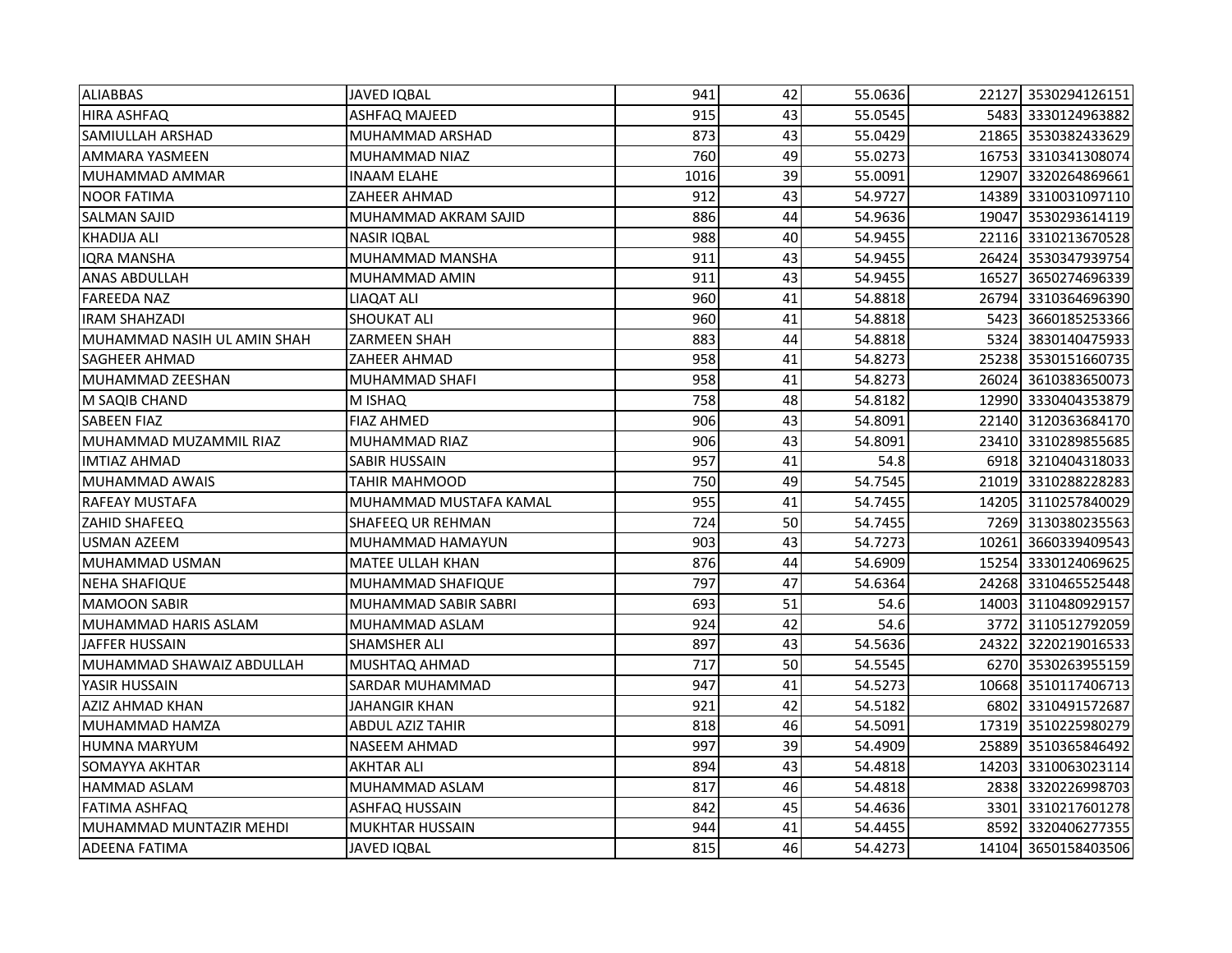| <b>AYMEN GHAFFAR</b>          | <b>ABDUL GHAFFAR</b>   | 943  | 41 | 54.4182 |      | 22481 3110241887530 |
|-------------------------------|------------------------|------|----|---------|------|---------------------|
| <b>HASSAAN IBRAR BHATTI</b>   | IBRAR AHMAD BHATTI     | 890  | 43 | 54.3727 |      | 24241 3310247312413 |
| MUHAMMAD NAEEM                | <b>GHULAM SHABBIR</b>  | 992  | 39 | 54.3545 |      | 25983 3320277249085 |
| <b>BILAL AHMAD</b>            | LIAQAT ALI             | 915  | 42 | 54.3545 |      | 12587 3330368233415 |
| DANIAL TANVEER                | TANVEER ASHRAF         | 1015 | 38 | 54.2818 |      | 11603 3110205209819 |
| <b>TEHREEM AYESHA</b>         | MUHAMMAD SHAFIQUE      | 912  | 42 | 54.2727 |      | 22899 3310572436922 |
| MUHAMMAD REHAN SAMI           | MUHAMMAD SABIR JAVAID  | 833  | 45 | 54.2182 |      | 4855 3310474199027  |
| MUHAMMAD FARMAN RAZA          | <b>MUHAMMAD ISMAIL</b> | 831  | 45 | 54.1636 |      | 21776 3460183772999 |
| NOOR-UL-HUDA                  | MUHAMMAD NAEEM FARUKH  | 908  | 42 | 54.1636 |      | 4973 3530258349498  |
| MUHAMMAD AWAIS SUBHANI        | <b>KHALID PERWAIZ</b>  | 882  | 43 | 54.1545 |      | 24314 3830349556683 |
| <b>ZAINAB IMRAN</b>           | MUHAMMAD IMRAN AFZAL   | 855  | 44 | 54.1182 |      | 10263 3110235372972 |
| <b>ALI HASSAN</b>             | <b>BASHIR AHMED</b>    | 932  | 41 | 54.1182 |      | 15853 3640165550669 |
| <b>ASIM ZAMAN NIAZI</b>       | <b>SHER ZAMAN KHAN</b> | 803  | 46 | 54.1    |      | 572 3110297088347   |
| <b>SHAHNAM ARIF</b>           | <b>ARIF ALI</b>        | 931  | 41 | 54.0909 |      | 16144 3330154011432 |
| ARBABA FATIMA                 | <b>BADAR UL HASSAN</b> | 878  | 43 | 54.0455 |      | 17142 3110311597505 |
| <b>ALI MAAZ</b>               | RAO ZULFIQAR ALI       | 801  | 46 | 54.0455 |      | 22682 3530307906157 |
| MUHAMMAD BABAR SHAKEEL        | MUHAMMAD SARWAR        | 955  | 40 | 54.0455 |      | 17361 3660177323719 |
| <b>MUHAMMAD AHSAN</b>         | MUHAMMAD TARIQ         | 852  | 44 | 54.0364 |      | 7180 3310407186695  |
| <b>KASHAF MUJAHID</b>         | <b>MUHAHID MEHMOOD</b> | 877  | 43 | 54.0182 |      | 17128 3310010045747 |
| <b>MUSKAN AKHTAR</b>          | MUHAMMAD AKHTAR        | 851  | 44 | 54.0091 |      | 17059 3520152182572 |
| AREESHA MUHAMMAD KHAN         | MUHAMMAD KHAN          | 851  | 44 | 54.0091 | 9871 | 3640142989061       |
| MUHAMMAD SAIM ZULFIQAR        | ZULFIQAR AHMAD         | 825  | 45 | 54      |      | 24299 3310089807637 |
| <b>FIZA BASHIR</b>            | <b>BASHIR AHMAD</b>    | 902  | 42 | 54      |      | 20553 3310232795568 |
| MUHAMMAD WALEED BUTT          | SHAHID IQBAL           | 773  | 47 | 53.9818 | 4122 | 3310004903609       |
| <b>AFZA SALEEM</b>            | MUHAMMAD SALEEM        | 797  | 46 | 53.9364 |      | 7200 3530266991094  |
| <b>HAMNA IFTIKHAR</b>         | IFTIKHAR ALI           | 848  | 44 | 53.9273 |      | 23968 3530282581420 |
| <b>UMAR AFZAL</b>             | MUHAMMAD AFZAL         | 820  | 45 | 53.8636 |      | 22612 3540402117311 |
| MUHAMMAD AHMAD                | MUHAMMAD ARSHAD JAVED  | 948  | 40 | 53.8545 |      | 12161 3330320628441 |
| <b>ALI RIZWAN</b>             | ZAHOOR AHMAD           | 870  | 43 | 53.8273 |      | 22914 3530127431509 |
| <b>TARIQ NAVEED</b>           | LIAQAT ALI             | 895  | 42 | 53.8091 |      | 843 3110110098495   |
| MUHAMMAD FAIZAN AMIR          | SHAMSHER ALI TABASSUM  | 869  | 43 | 53.8    |      | 23190 3650291404661 |
| <b>HASSAN RAZA</b>            | <b>MUHAMMAD SABER</b>  | 920  | 41 | 53.7909 |      | 2140 3530119413999  |
| <b>MARIA ASHRAF</b>           | <b>M ASHRAF</b>        | 842  | 44 | 53.7636 |      | 17122 3110247391644 |
| NAJMA SHAHEEN                 | <b>MUHAMMAD AMEER</b>  | 1021 | 37 | 53.7455 |      | 23526 3640219594312 |
| <b>HAFSA NOOR</b>             | SAFDAR HUSSAIN         | 995  | 38 | 53.7364 |      | 2177 3340107552444  |
| <b>AMEER HAMZA</b>            | <b>LIAQAT ALI</b>      | 918  | 41 | 53.7364 |      | 5809 3650108920553  |
| HAFIZ MUHAMMAD ZAIN UL ABDEEN | <b>ABID HUSSAIN</b>    | 846  | 43 | 53.7182 |      | 7005 3330219171615  |
| <b>HAMZA MUSHTAQ</b>          | MUSHTAQ AHMAD          | 840  | 44 | 53.7091 |      | 1099 3550202417369  |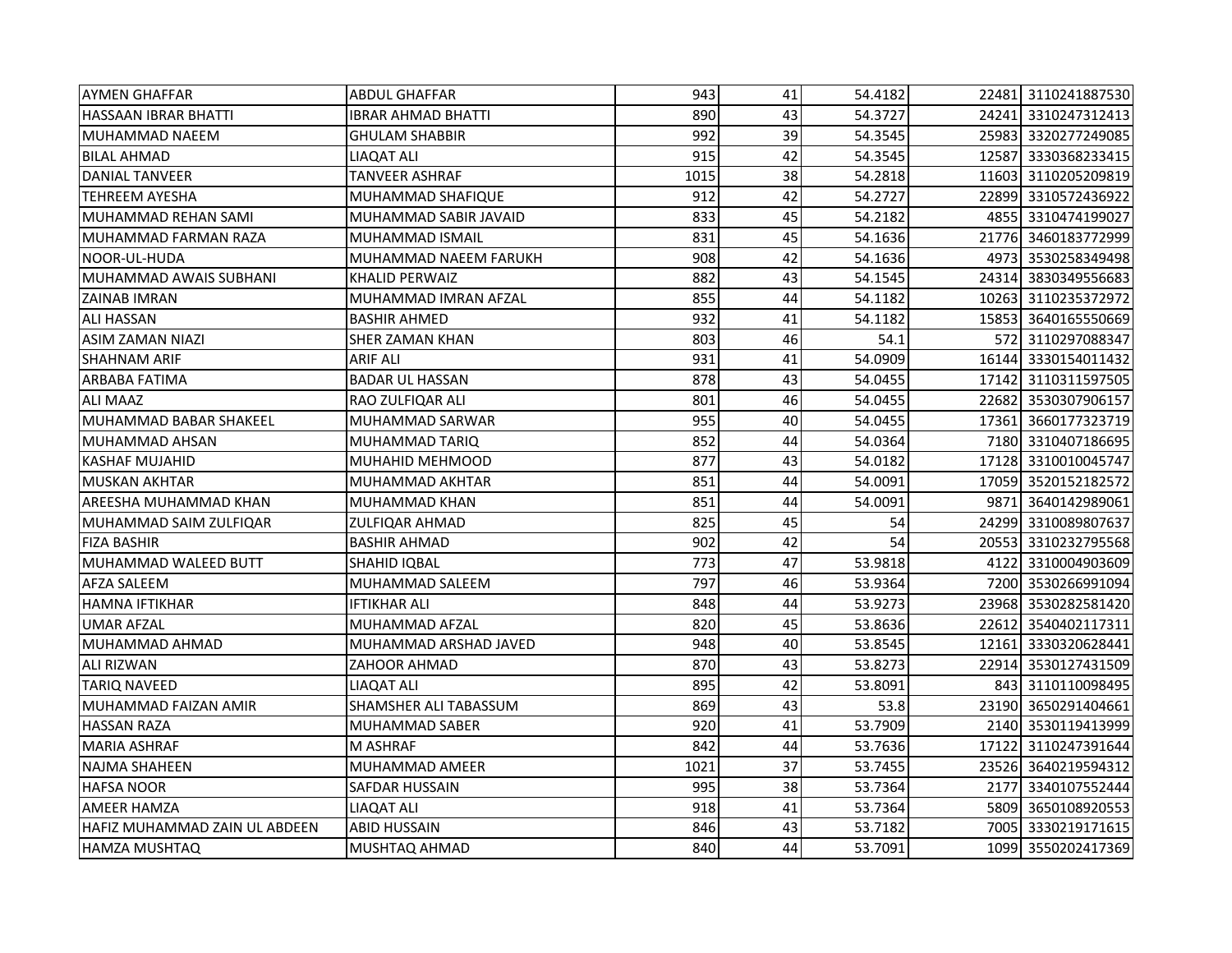| <b>ALISHA YOUSAF</b>         | MUHAMMAD YOUSAF          | 840  | 44 | 53.7091 |       | 23921 3650175220976 |
|------------------------------|--------------------------|------|----|---------|-------|---------------------|
| <b>TUQEER SARWAR</b>         | <b>GHULAM SARWAR</b>     | 916  | 41 | 53.6818 |       | 17079 3130160897283 |
| <b>UMAR FAROOQ</b>           | <b>ALLAH DITTA</b>       | 762  | 47 | 53.6818 |       | 12107 3530173387045 |
| MALEEHA MEHMOOD              | <b>MEHMOOD KHALID</b>    | 813  | 45 | 53.6727 |       | 14178 3310220847084 |
| HAFIZ MUHAMMAD FAHEEM USMAN  | MUHAMMAD MUSHTAQ TAHIR   | 787  | 46 | 53.6636 |       | 24178 3650185095063 |
| <b>MARIAM NADEEM</b>         | M.NADEEM                 | 837  | 44 | 53.6273 |       | 13963 3310539823686 |
| UM-E-LAILA                   | RAB NAWAZ SHAHID         | 811  | 45 | 53.6182 |       | 11171 3320348463040 |
| <b>MUNEEB UR REHMAN KHAN</b> | ABDUL MUNIM KHAN         | 888  | 42 | 53.6182 |       | 2761 3550107218665  |
| KINZA FATIMA                 | MUHAMMAD AFZAL           | 810  | 45 | 53.5909 |       | 16891 3310476162310 |
| MUHAMMAD SAQLAIN             | <b>ARIF ALI</b>          | 810  | 45 | 53.5909 |       | 23597 3550202313199 |
| RAMEEN                       | MUHAMMAD MANSHA          | 938  | 40 | 53.5818 |       | 1167 3510276548328  |
| <b>HAMNA RASOOL</b>          | <b>ABDUL RASOOL</b>      | 912  | 41 | 53.5727 |       | 11934 3310643107724 |
| HAFIZ MUHAMMAD USMAN         | MUHAMMAD ASLAM           | 884  | 42 | 53.5091 |       | 18994 3130262017388 |
| <b>FARWA SHOUKAT</b>         | <b>SHOUKAT ALI</b>       | 889  | 41 | 53.4909 |       | 19482 3340107262464 |
| <b>NIMRA</b>                 | MUHAMMD ASHRAF           | 909  | 41 | 53.4909 |       | 26068 3530288560702 |
| HAFIZ MUHAMMAD SHOAIB AKRAM  | MUHAMMAD AKRAM           | 966  | 38 | 53.4909 |       | 17426 3610408736673 |
| MUHAMMAD AMEER               | HABIB                    | 909  | 41 | 53.4909 |       | 2001 3650147802183  |
| <b>FARHAN WASEEM</b>         | MUHAMMAD AKHTAR WASEEM   | 908  | 41 | 53.4636 |       | 24676 3640153166459 |
| <b>ADNAN ASHRAF</b>          | MUHAMMAD ASHRAF          | 882  | 42 | 53.4545 |       | 10206 3330187148075 |
| MUHAMMAD MUTTHAR JAVAID      | JAVAID IQBAL             | 984  | 38 | 53.4364 | 23027 | 3410405788813       |
| LAIBA AROOJ                  | NISAR AHMAD              | 881  | 42 | 53.4273 |       | 13535 3810110941076 |
| <b>ZEESHAN AKBAR</b>         | AKBAR ALI                | 906  | 41 | 53.4091 |       | 12616 3450161079751 |
| MUHAMMAD SHOAIB UL HASSAN    | MUMTAZ AHMAD             | 931  | 40 | 53.3909 |       | 7678 3220219906233  |
| <b>HIJAB ZAHRA</b>           | SYED ZULFIQAR ALI        | 854  | 43 | 53.3909 |       | 11590 3310201107212 |
| SYED MOQTASID ALI ZAIDI      | MOHSIN ALI SHAH ZAIDI    | 905  | 41 | 53.3818 |       | 1338 3430191816631  |
| <b>USMAN LIAQAT NAUL</b>     | LIAQAT ALI KHAN          | 853  | 43 | 53.3636 |       | 16704 3320253656073 |
| MUHAMMAD AHMAD               | KHALID NASEEM            | 981  | 38 | 53.3545 |       | 2879 3120551262729  |
| ZAINAB LASHARI               | ABDUL BARI               | 827  | 44 | 53.3545 |       | 21284 3530315176688 |
| <b>AMMAR AFZAL</b>           | MUHAMMAD AFZAL           | 981  | 38 | 53.3545 |       | 6970 3810457136533  |
| MUHAMMAD QASIM               | MUHAMMAD IJAZ            | 1032 | 36 | 53.3455 |       | 22360 3320320856763 |
| <b>FARAH SHAHEEN</b>         | MUHAMMAD DIN             | 955  | 39 | 53.3455 |       | 20523 3530150199580 |
| <b>ALI RAZA</b>              | MUHAMMAD RAMZAN          | 1005 | 37 | 53.3091 |       | 4968 3510274681313  |
| MUHAMMAD HAMZA SIDDIQUE      | MUHAMMAD SIDDIQUE SHAKIR | 902  | 41 | 53.3    |       | 13646 3510191056245 |
| MUHAMMAD MOAZZAM AMJAD       | AMJAD ALI AMJAD          | 671  | 50 | 53.3    |       | 22693 3540271322733 |
| <b>MARYAM BASHIR</b>         | <b>BASHIR AHMAD</b>      | 722  | 48 | 53.2909 |       | 450 3110258876870   |
| <b>HADIA DASTGIR</b>         | <b>GULAM DASTGIR</b>     | 876  | 42 | 53.2909 |       | 7299 3310280167310  |
| <b>ANIQA FATIMA</b>          | MUSHTAQ AZIZ             | 952  | 39 | 53.2636 |       | 203 3110222445796   |
| <b>FARAH SAJJAD</b>          | <b>SAJJAD HAIDER</b>     | 720  | 48 | 53.2364 |       | 6762 3330116340414  |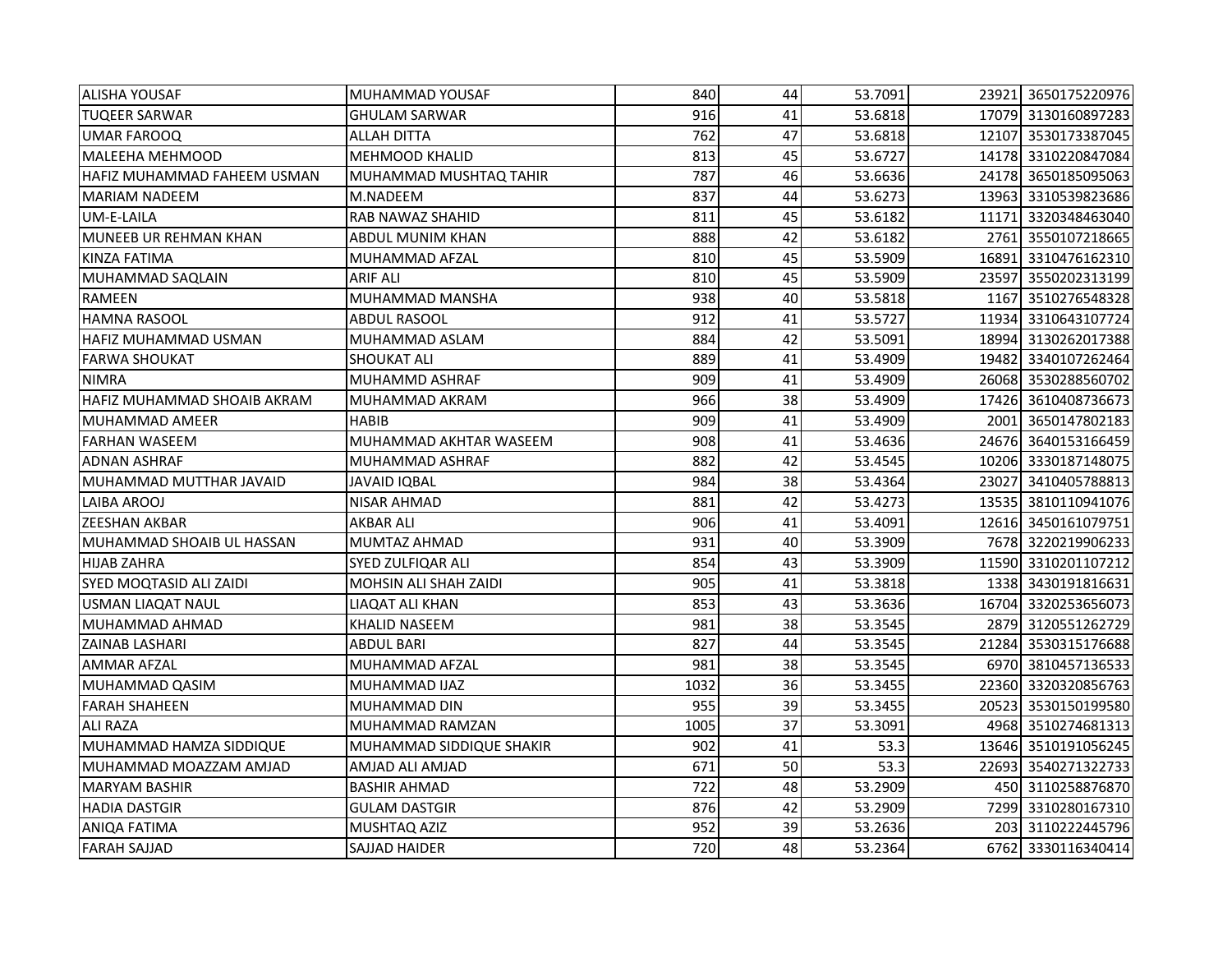| <b>UMER HASSAN</b>           | MUHAMMAD SAFDAR             | 847 | 43 | 53.2    |       | 17399 3660103934017 |
|------------------------------|-----------------------------|-----|----|---------|-------|---------------------|
| <b>RAMLA KANEEZ</b>          | <b>NASIR KHAN</b>           | 975 | 38 | 53.1909 |       | 11950 3320291687474 |
| CHAUDARY AHMAD HASHAM MAAN   | CHAUDARY MUHAMMAD ASIF MAAN | 872 | 42 | 53.1818 |       | 709 3310473214001   |
| <b>MAHNOOR RAZA</b>          | ABDUL RAZZAQ                | 948 | 39 | 53.1545 |       | 26422 3310488744426 |
| AMNA AROOJ                   | MUHAMMAD SHAHID IQBAL       | 768 | 46 | 53.1455 |       | 24363 3310017456166 |
| <b>ZAINAB MUJAHID ARSHAD</b> | <b>MUJAHID ARSHAD</b>       | 921 | 40 | 53.1182 |       | 10489 3330130273682 |
| RANA ALI HUSNAIN             | MUHAMMAD AJMAL RANA         | 868 | 42 | 53.0727 |       | 4374 3530162720835  |
| <b>SANIA AMEER</b>           | MUHAMMAD AMEER KHAN         | 842 | 43 | 53.0636 |       | 14374 1350469480230 |
| <b>IRUM SHAHZADI</b>         | RIAZ AHMED                  | 841 | 43 | 53.0364 |       | 14884 3310026390468 |
| MUTAYYAB ASLAM               | MUHAMMAD ASLAM              | 661 | 50 | 53.0273 |       | 18412 3310214268175 |
| KASHAF-UL-HUDA               | YASIR MAHMOOD               | 840 | 43 | 53.0091 |       | 23288 3310271490606 |
| MUHAMMAD ZEESHAN HAIDER      | MUHAMMAD RAMZAN             | 917 | 40 | 53.0091 |       | 10765 3320374157225 |
| <b>WAQAS AHMED</b>           | MUHAMMAD NAWAZ              | 813 | 44 | 52.9727 | 16592 | 3460191889191       |
| <b>UMAR FAROOQ</b>           | MUHAMMAD ASIM               | 838 | 43 | 52.9545 | 19001 | 3310606006137       |
| <b>UMER NAWAZ</b>            | MUHAMMAD NAWAZ              | 838 | 43 | 52.9545 |       | 5364 3550302217041  |
| <b>MUHAMMAD TOSEEF</b>       | MUHAMMAD SHAFIQUE           | 889 | 41 | 52.9455 |       | 8636 3530238051051  |
| <b>FAZEEL ALI</b>            | MUHAMMAD LATEEF             | 939 | 39 | 52.9091 | 18277 | 3110589056209       |
| MUHAMMAD JAHANZAIB           | MUHAMMAD ASHRAF             | 964 | 38 | 52.8909 |       | 9098 3230389835095  |
| <b>MADEEHA NAZ</b>           | WAZIR AHMAD                 | 810 | 44 | 52.8909 |       | 2160 3430131352278  |
| MUHAMMAD ARSHMAN             | JAVED IQBAL                 | 887 | 41 | 52.8909 | 837   | 3430167710773       |
| <b>REHAN AKRAM</b>           | MUHAMMAD AKRAM              | 784 | 45 | 52.8818 |       | 14809 3330395020381 |
| JAN E ALAM                   | SHAHEED ALAM                | 938 | 39 | 52.8818 |       | 22146 3430193951709 |
| MUHAMAMD ADEEL               | SARWAR HUSSAIN              | 808 | 44 | 52.8364 |       | 20808 3310414492253 |
| <b>SARMAD NAWAZ</b>          | MUHAMMAD NAWAZ              | 910 | 40 | 52.8182 |       | 21846 3210299423997 |
| <b>FAROOQ AZIZ</b>           | ABDUL AZIZ                  | 857 | 42 | 52.7727 |       | 24963 3230293715395 |
| AYESHA MAHMOOD               | MAHMOOD ALI                 | 780 | 45 | 52.7727 |       | 19355 3310228370174 |
| <b>FAROOQ HAIDER</b>         | <b>GHULAM SARWAR</b>        | 985 | 37 | 52.7636 |       | 1347 3320258381455  |
| <b>INSHA IQBAL</b>           | MUHAMMAD IQBAL              | 831 | 43 | 52.7636 |       | 21410 3330362532830 |
| <b>ALI RAZA</b>              | <b>BASHIR AHMAD</b>         | 933 | 39 | 52.7455 |       | 15081 3540479907841 |
| <b>KIRAN MALIK</b>           | MUHAMMAD ANWAR              | 907 | 40 | 52.7364 | 13977 | 3330194931790       |
| MUHAMMAD NOOR E MUSTAFA      | QASIR AHMAD                 | 658 | 44 | 52.7333 | 25331 | 3520221550561       |
| MUHAMMAD AFAQ                | MUHAMMAD MUSHTAQ            | 727 | 47 | 52.7273 |       | 2984 3310092670409  |
| MUZAMMAL HUSSAIN             | ALTAF HUSSAIN               | 701 | 48 | 52.7182 | 14774 | 3660376687447       |
| <b>HASSAN ALI</b>            | LIAQAT ALI                  | 930 | 39 | 52.6636 |       | 2883 3330153491211  |
| ALI EJAZ                     | <b>ABDUL MAJEED</b>         | 749 | 46 | 52.6273 |       | 10194 3650298225793 |
| SYED SAMI ULLAH BUKHARI      | <b>SYED IMTIAZ WAHEED</b>   | 697 | 48 | 52.6091 |       | 16901 3510386645951 |
| <b>RIZWAN MUNEER</b>         | MUNEER HUSSAIN GILL         | 825 | 43 | 52.6    | 1582  | 3310069593061       |
| <b>TALHA WAHEED</b>          | <b>ABDUL WAHEED</b>         | 953 | 38 | 52.5909 |       | 14256 3460158940907 |